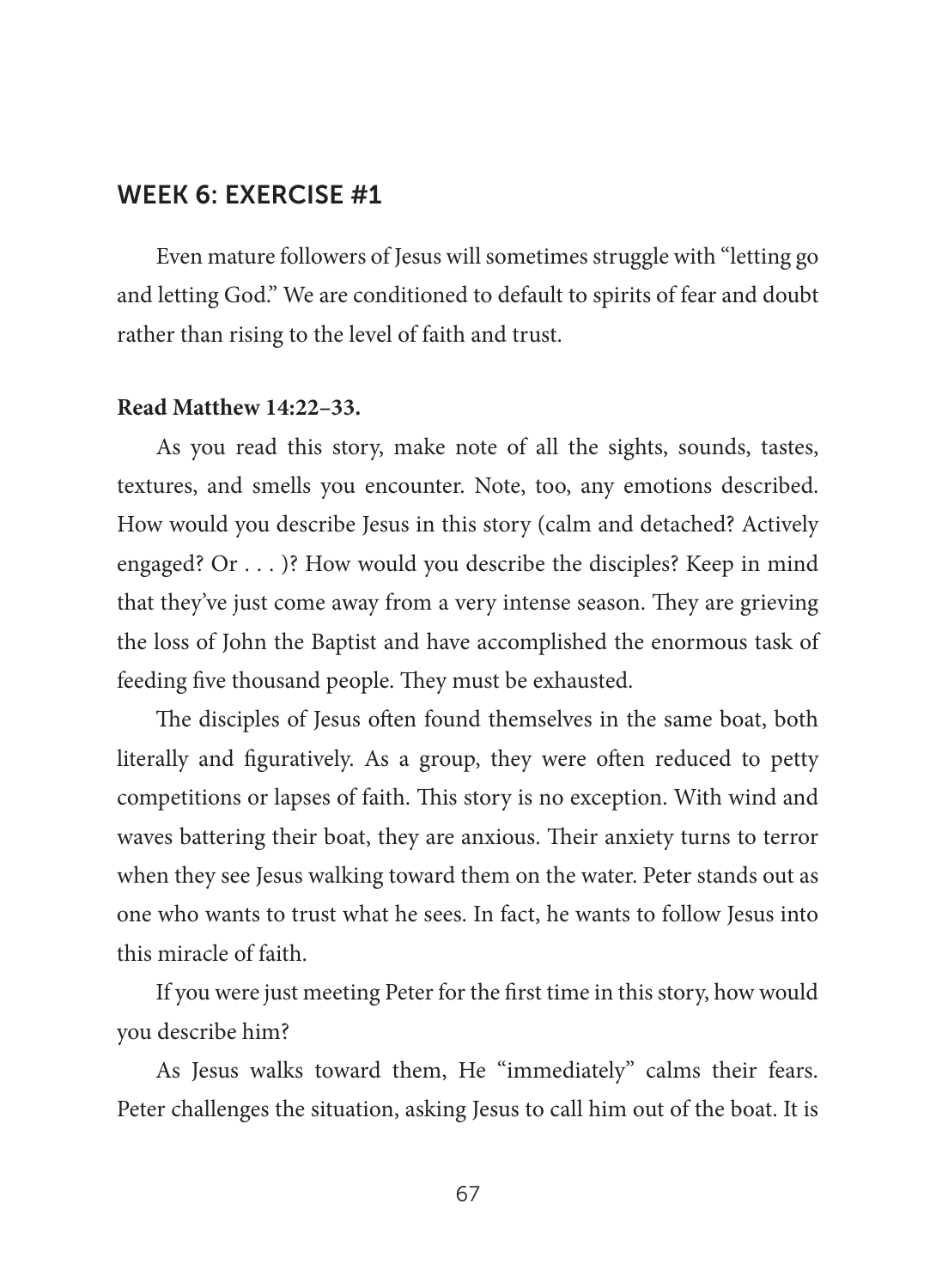

tempting to focus on Peter's doubt and the fears that caused him to sink. But before we judge too harshly, we must acknowledge that at least he got out of the boat. Even if for a few wobbly steps, Peter—a mere mortal actually walked on water! That's faith!

If you'd been there, which disciple would you most likely have been? Are you the anxious type, looking for signs that the looming storm might pass? Are you the guy on deck, looking for what you can do or how you can control the situation? Or are you the bold one, looking beyond the boat for where Jesus might be?Are you one who looksto Jesus with trust, or with questions?

Are you Peter, asking Jesus to call you out of the boat? What do you notice about Jesus' response in this Scripture passage?

### **Read Psalm 46.**

Experience this psalm with all your senses—noting sights, sounds, smells, tastes, textures.

As with our story in Matthew 14, this psalm begins with a storm ("its waters roar and foam") and ends with calm ("Be still, and know that I am God"). What promises do you hear in this psalm?

What instructions do you receive from it for dealing with the storms of life?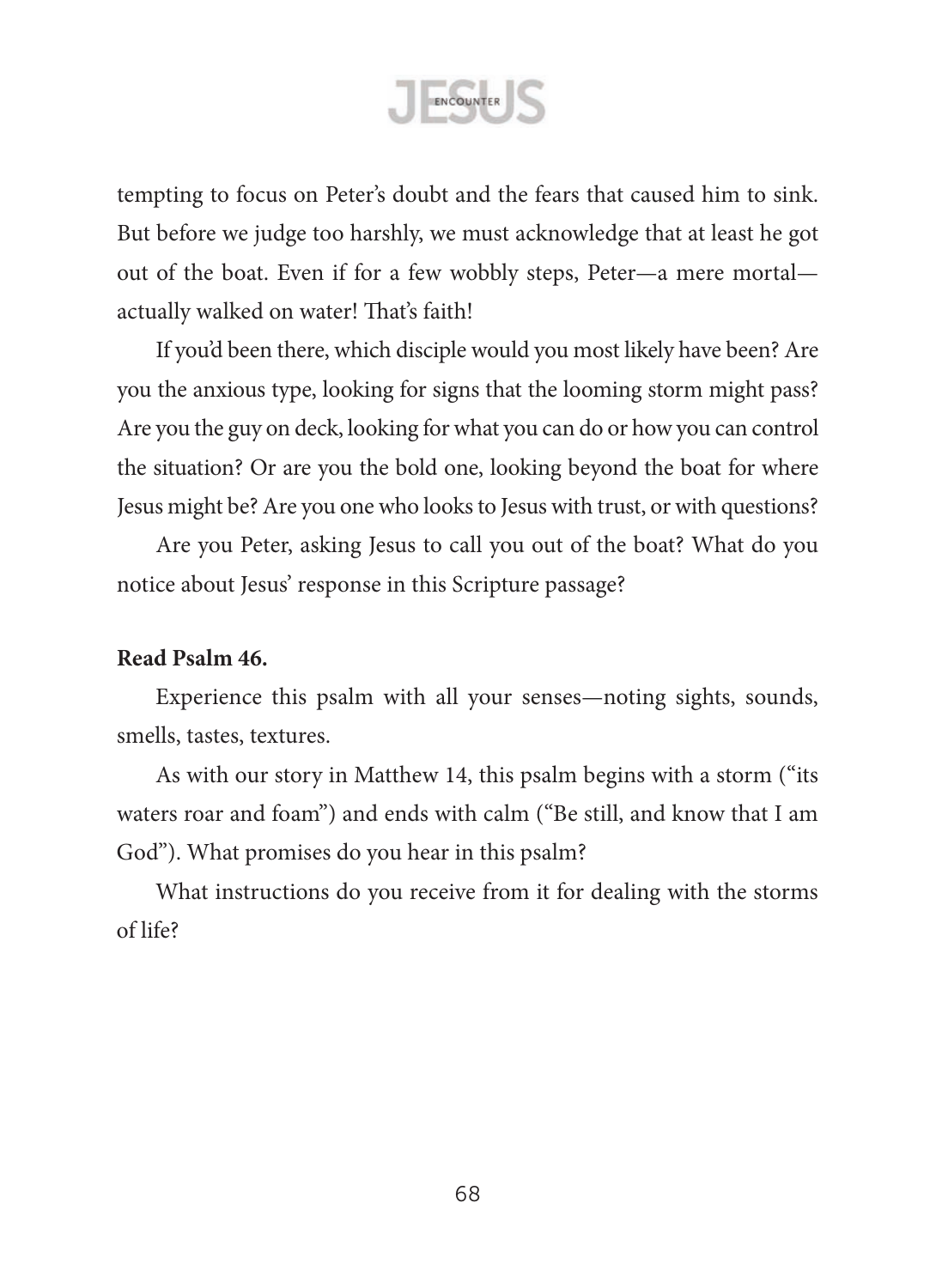

## **Encounter**

*Be still, and know that I am God.*

#### *—Psalm 46:10*

Let's make a list. On one side of the page write, "Is this a place where God has me waiting on HIM?" On the other side write "Is this the place where God is waiting on ME?"

Say, for instance, you are discerning your future in your current job. Maybe there are strained office relationships, financial concerns, opportunities to advance, job responsibilities you don't like, or ones you might want to take on. With each element of your situation, ask, "Is this a place where God has me waiting on Him? Or is this a place where God is waiting on me?"

Sit comfortably for a few moments, calming your spirit before the Lord. With your list before you, begin to transform it into a prayer of confession and hope. In what areas of your life do you need to trust the Lord completely with His plan as you wait on Him? In what areas do you need to step out of the boat?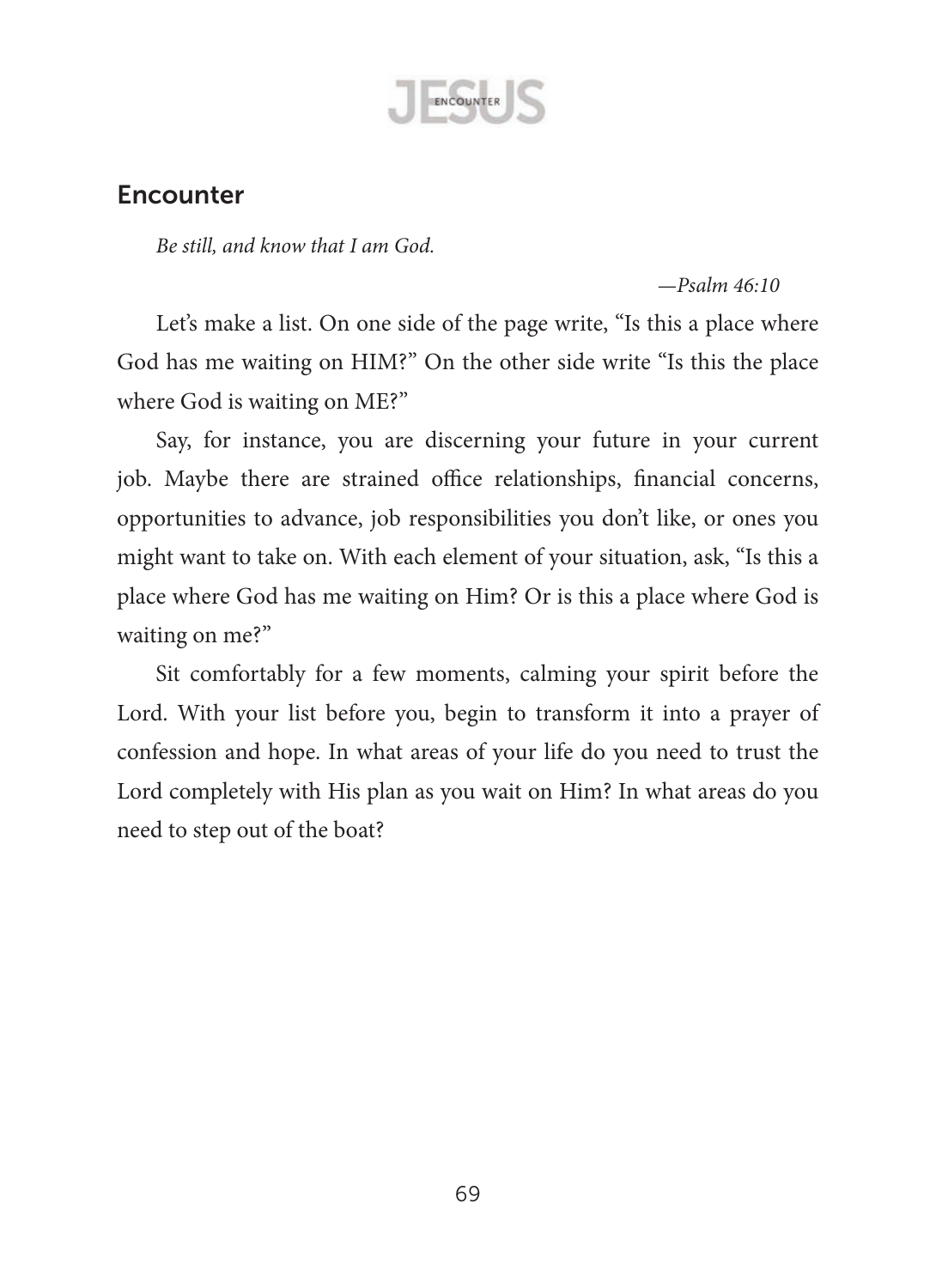

### **Read Psalm 116:1–7 and Psalm 118:1–7.**

Our most basic need as humans is to know we've been heard. The Psalms teach us that when we talk to Him, God listens.

Compare these two passages. What ideas or words are repeated? In three words or less, what is the main theme of the passage from Psalm 116? What is the main theme of the passage in Psalm 118? What has the writer learned about God? What do these passages say about this writer's relationship to God? About his prayer life?

Martin Luther said, "Whoever prays the Psalms earnestly and regularly will soon stop those other light and personal little devotional prayers and say: Ah, there is not the juice, the strength, the passion, the fire which I find in the Psalms."

John Wesley said there is so much of Christ in the Psalms. They bring us into communion with God. Deitrich Bonhoeffer said the Psalms are the voice of Jesus showing us how to pray. They show us that prayer is not about getting all the "thee's" and "thou's" in the right place, but about being honest with God. The Psalms are our assurance that our conversations with God—even the most raw and real ones—are heard by Him.

The writer of the book of Revelation enforces this point in his picture of life around the throne of God. In Revelation 5:8, we are shown the company of spiritual beings surrounding the throne, worshipping God. In the midst of the praise and worship are a series of bowls made of pure gold. The text tells us these bowls collect the prayers of the people. When our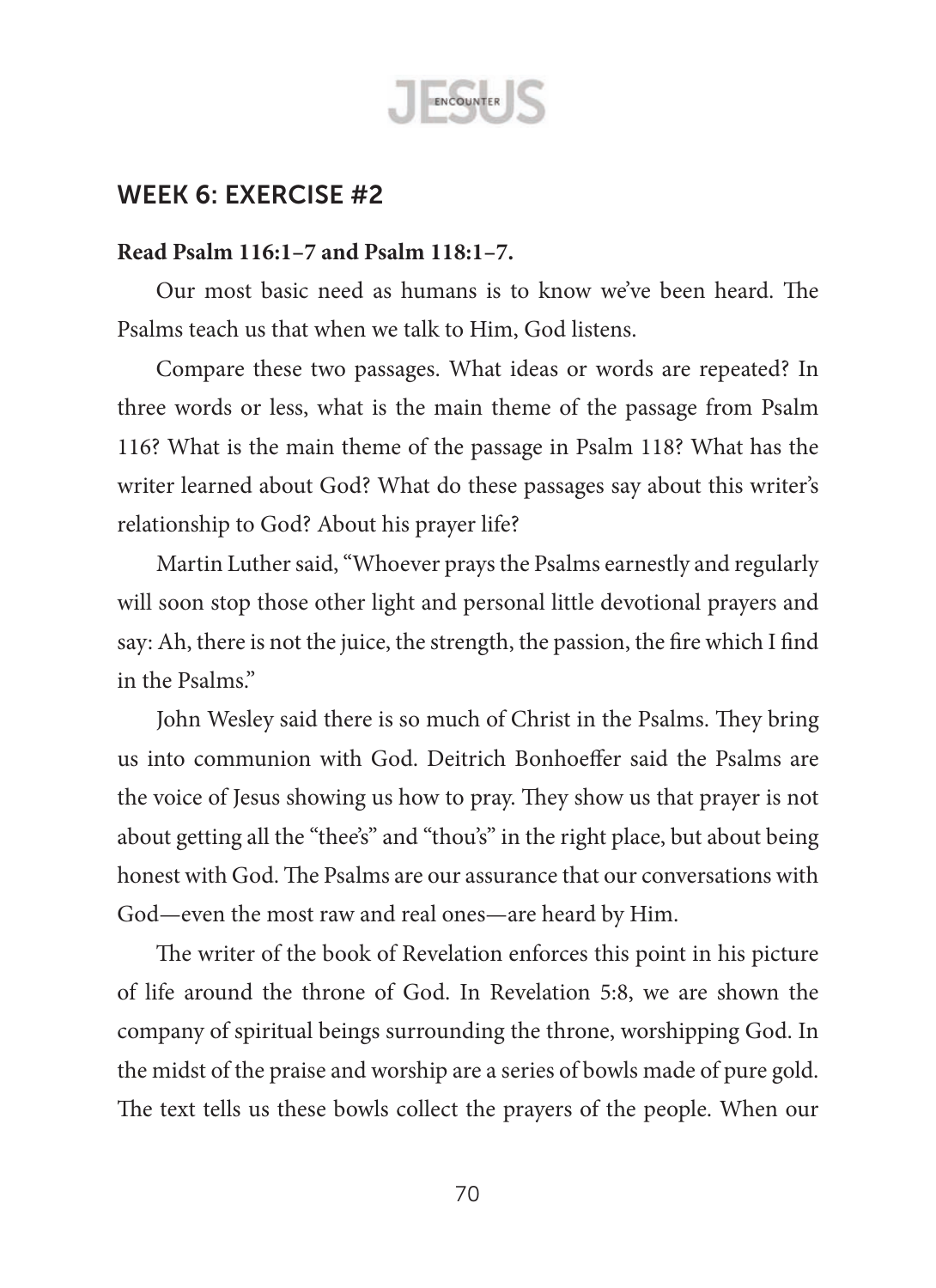ENCOUNTER

prayers fall into these bowls, they mix with fire (a biblical image for the power of God) and become like incense that fills the air around God. God is always with us, God is always surrounded by our prayers, always aware of what is being prayed.

Think about that for a minute. You know how we sometimes say, "It doesn't feel like my prayers are going any further than the ceiling"? Well, according to what the prophet John saw in his revelation, that's simply not true. Those are feelings, not fact—much like the disciples' feelings as they weathered their storm.

Our prayers are precious, every one of them. Right now, they are being collected in golden bowls, mixing with the power of God and at the right time, God will tip those bowls and pour His power and our prayers over the earth.

He hears us. Do you believe that? God hears you. Even if you don't feel like anything is happening in the natural world when you pray, in the spiritual realm, in the presence of God, your prayers are collecting, and at the right time God will pour out His response.

### Encounter

*My heart has heard you say, "Come and talk with me."* And my heart responds, "LORD, I am coming." –Psalm 27:8 (NLT)

*God, come close. Come quickly! Open your ears—it's my voice you're hearing! Treat my prayer as sweet incense rising; my raised hands are my evening prayers. —Psalm 141:1–2 (The Message)*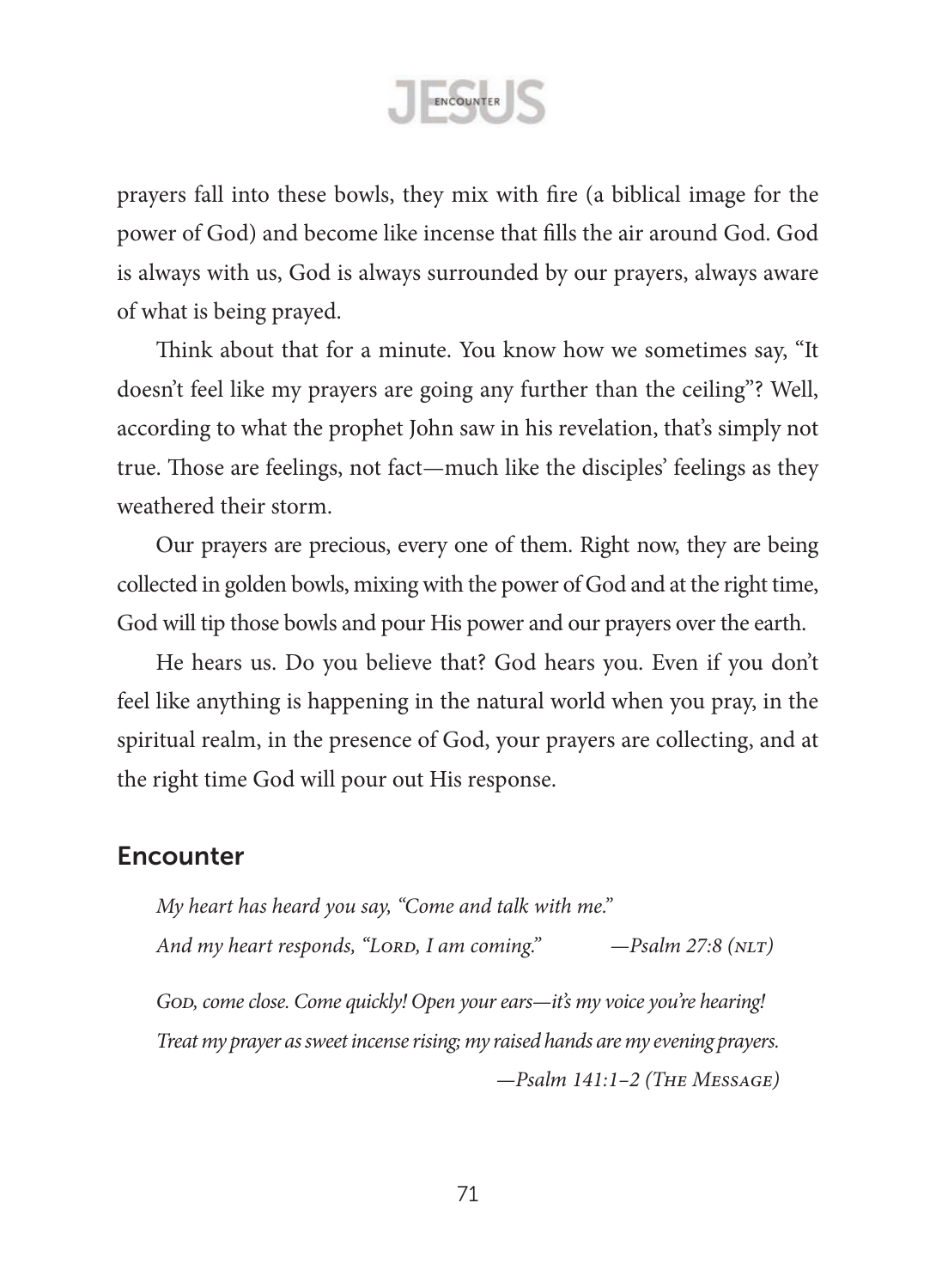

Using Psalm 91 as your guide, write a prayer to God expressing your deepest needs, your most difficult battles, and your most heartfelt praise. Write in psalm-form, then offer this prayer to God, visualizing Him receiving it as fragrant incense.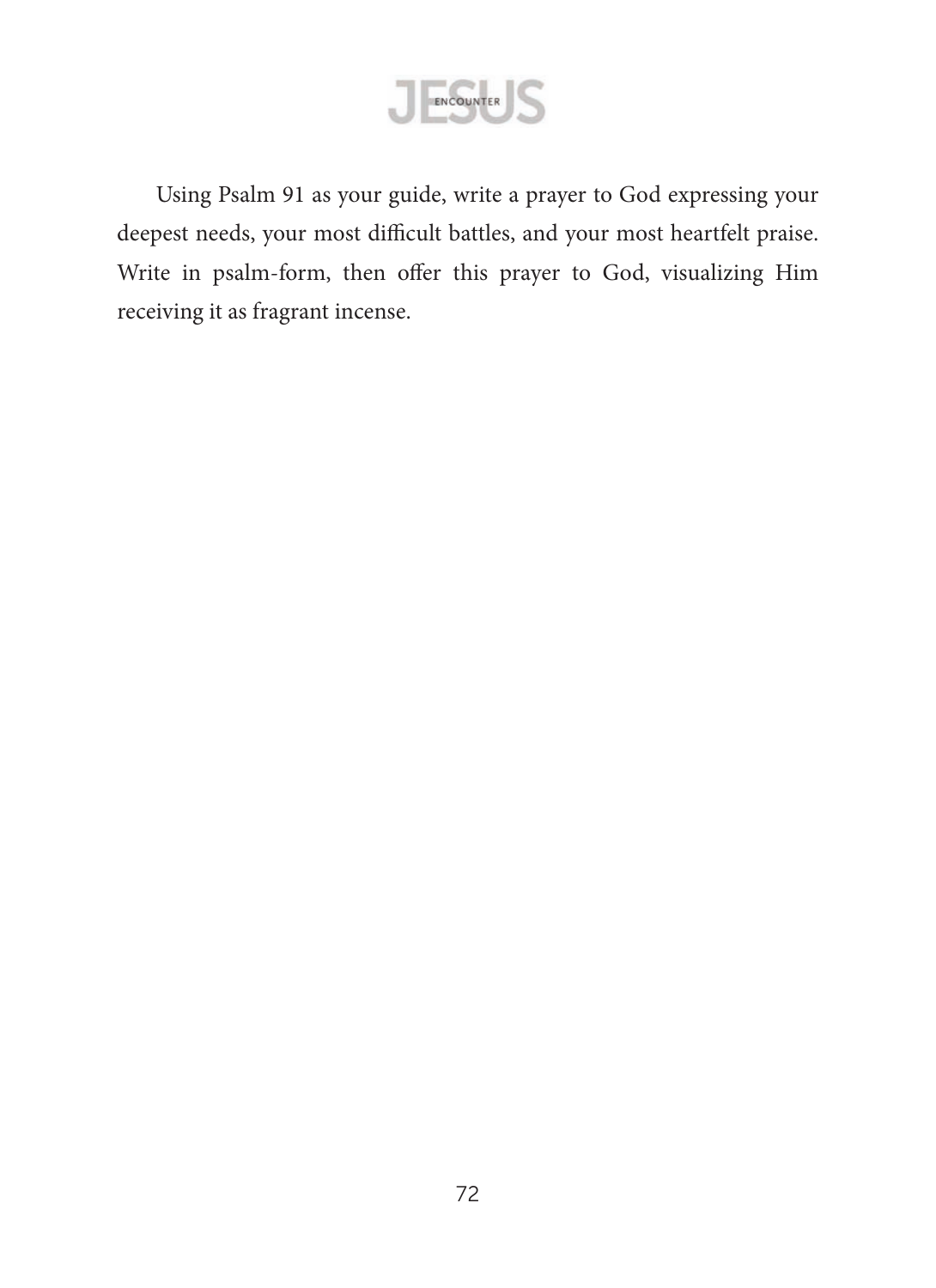

Nothing is more exhilarating than flying through the air on a zip line, high above trees or a river. To reap the joy of that experience, though, requires jumping into thin air. And jumping requires absolute trust in the rope that attaches the harness to the wire. Until that vertical connection is secure, it would be crazy to take that leap.

In the same way, when our vertical relationship is secure (human to God), it is a lot easier to leap into healthy horizontal relationships (human to human). Our trust must be rooted in God in order for our horizontal relationships to be healthy. If we have not resolved within ourselves that God can be trusted—that He is good, He is for us, and He is just—we will struggle in every area of life.

#### **Read Matthew 25:14–30.**

Who are the main players in this story? What is going on, exactly? After reading through the story, summarize it in your own words.

This is a story about trust. On the one hand is a guy who probably hasn't always treated the people around him with a lot of love and compassion. On the other hand is a servant who probably doesn't have a great track record of trusting people. His fellow servants managed to think the best of their master, but he wasn't able to make decisions from a place of trust. He learned the hard way that a lack of trust can sabotage our relationships and opportunities.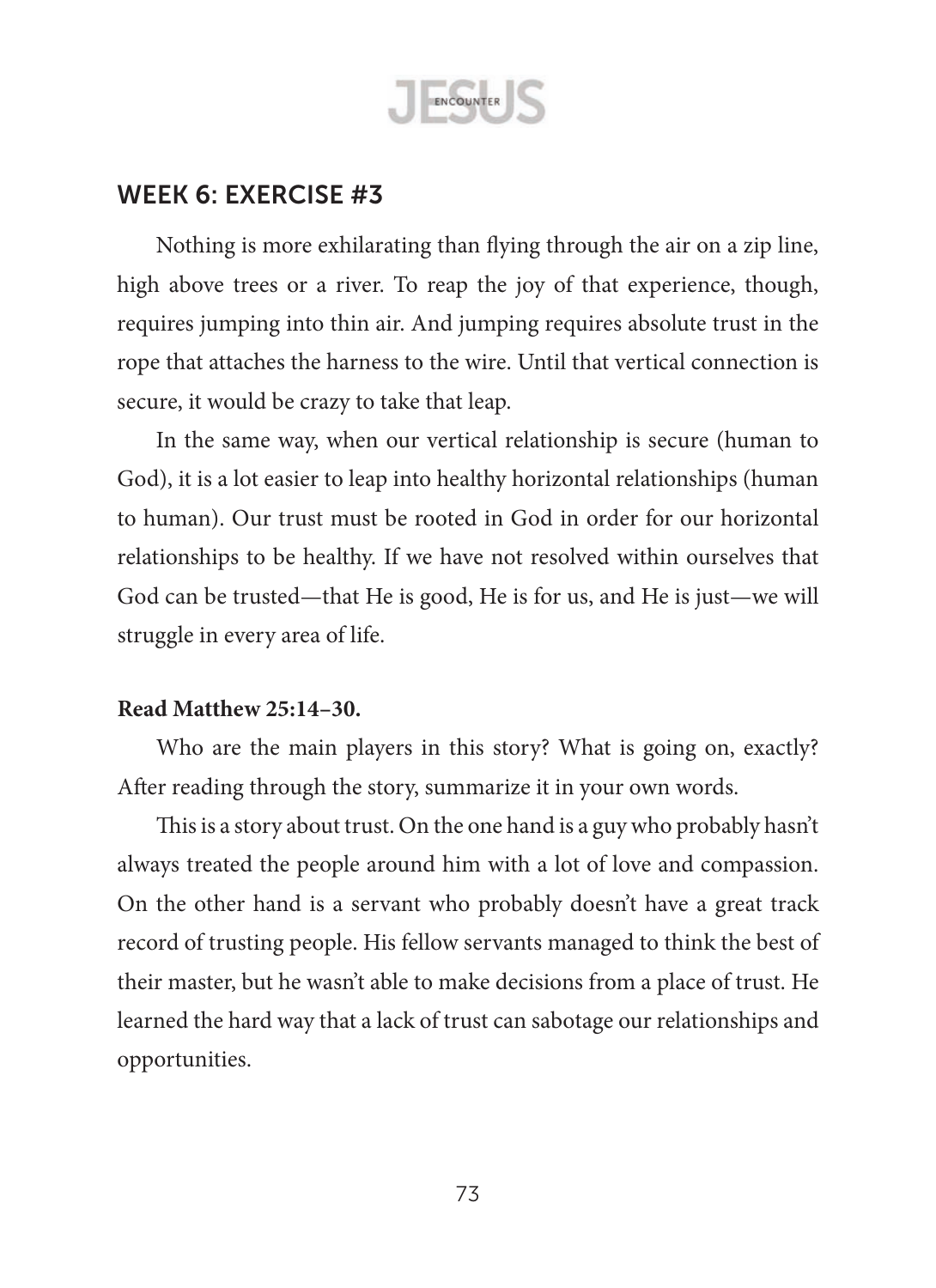ENCOUNTER

When we enter into relationships from a place of suspicion rather than trust, we will struggle to make progress toward building healthy sustainable, enjoyable relationships. It begins with us.

In this story, with whom do you identify most? Why?

Imagine you are the lawyer in charge of trying the case between the unjust manager and his servant. Make a case arguing first in defense of the unjust manager, and then in defense of the servant.

Trust is one way to cultivate the soil of our spiritual life. Trust breaks up hard soil and creates a better environment for growth. The Lord wants us to continue to grow in our relationship with Him, and it requires trusting Him with our whole heart.

Look again at the story of the unjust manager and lazy servant. How could the servant have built trust in this relationship, rather than acting on his distrust? What one thing could you do right now to act on your trust in God, rather than on distrust or doubt? What practical acts of trust could you try out in your closest relationships? Pray into this, and pick three practical things you could do this week to intentionally build trust and break up the hard soil of a vertical or horizontal relationship.

# **Encounter**

*Trust in the Lord with all your heart and lean not on your own understanding; in all your ways submit to him, and he will make your paths straight. —Proverbs 3:5–6*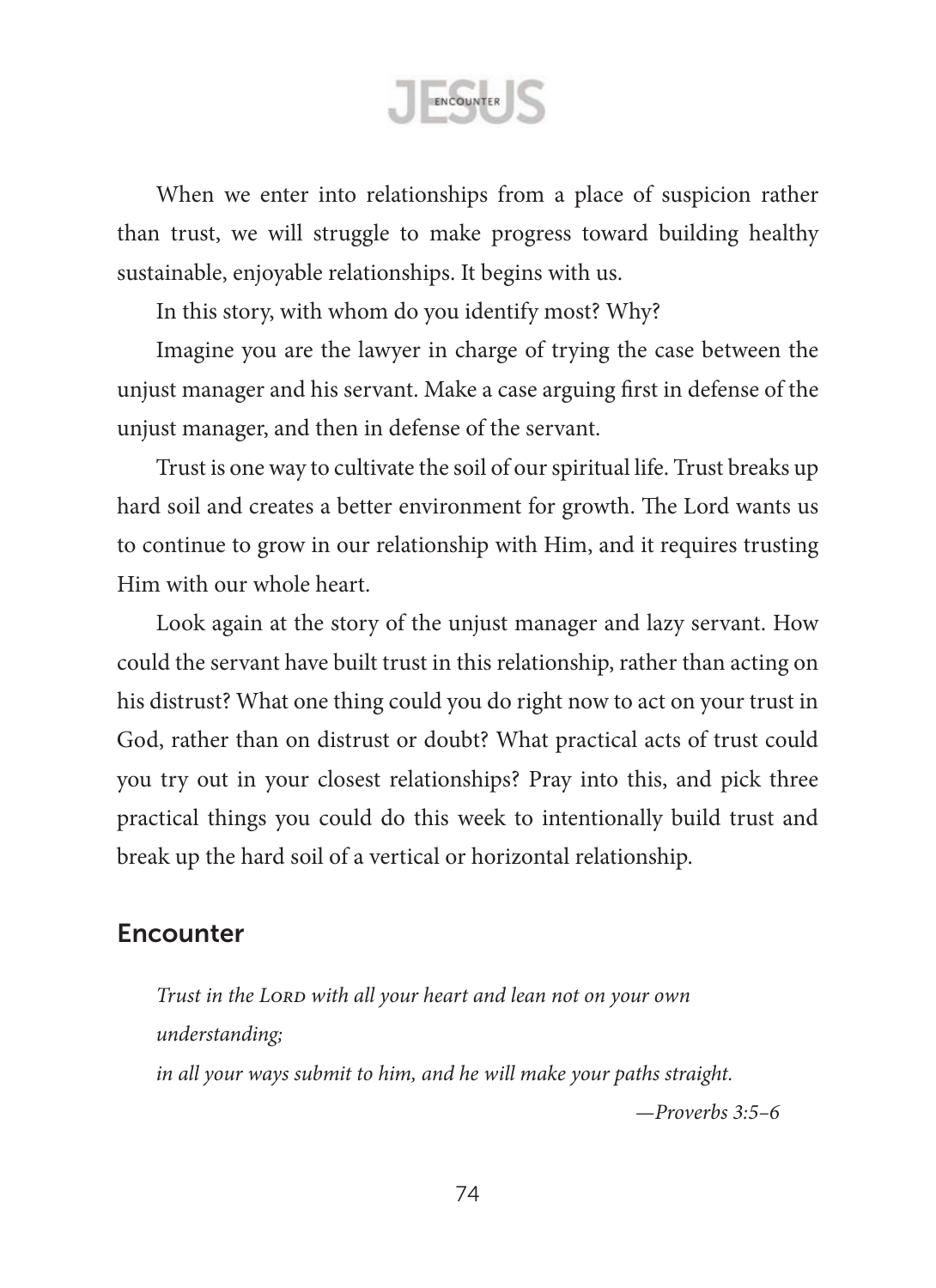ENCOUNTER

Trust God. It sounds so simple, yet it is the most profound thing we do. In the wilderness of hard times, in hard or rocky soil, God desires even then to forge a relationship of trust.

Do you trust God? Can you turn to Him in your confusion, weariness, and pain, trusting He'll be there to hear you and that He cares? Journal on these questions.

Take a few moments now and turn toward God. Cry out to Him honestly with all your heart, believing He hears and trusting He will provide, even if you do not know what to ask for.

Read Romans 8:26. In this place of prayer, allow the Spirit of God to pray for you, voicing before God even the things you don't know how to ask for. Try to simply be in God's presence without words, trusting the Holy Spirit to speak for you in this moment.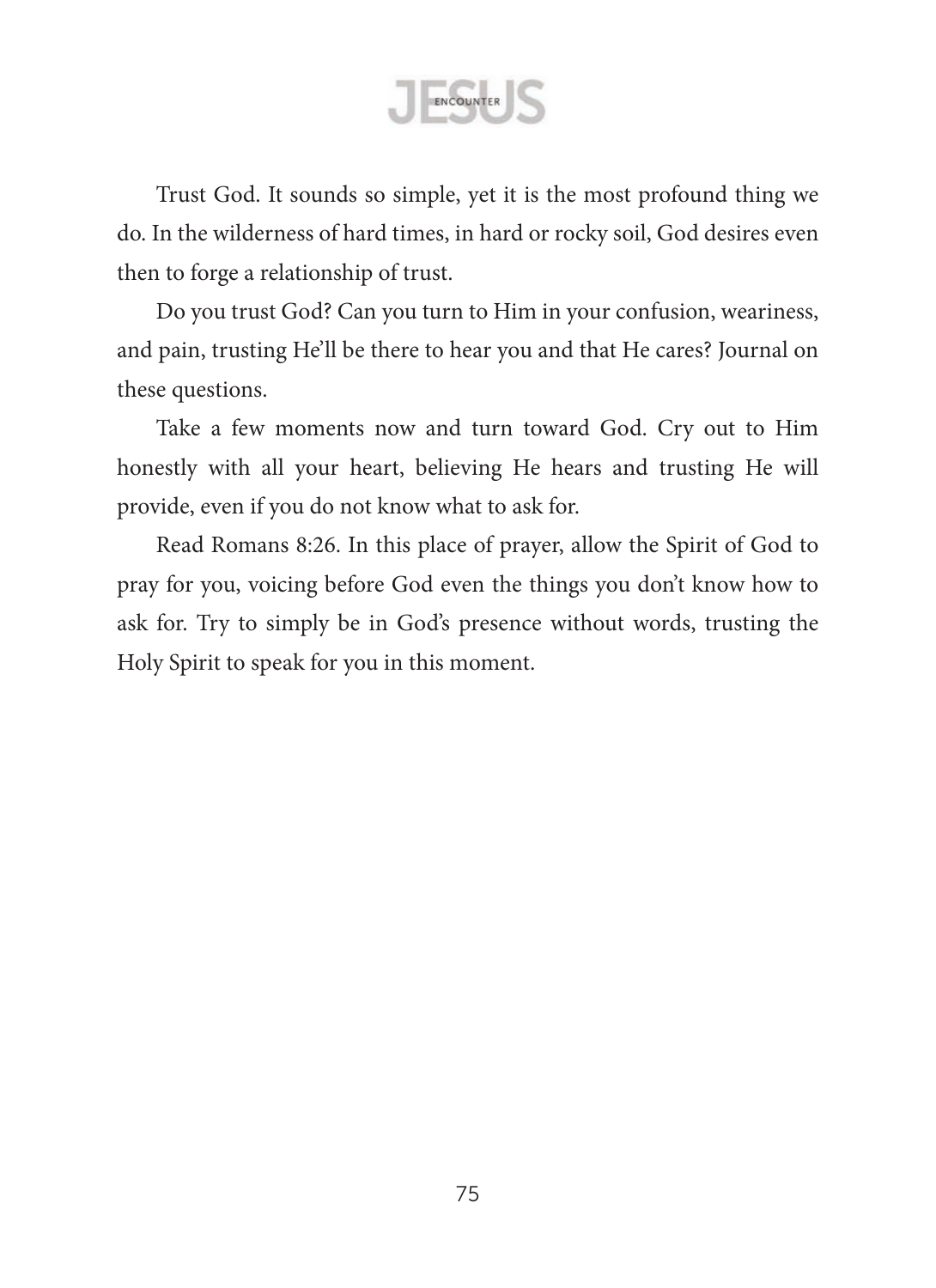

You know the old saying: "Sometimes big things come in small packages." Both the parables and their subject matter in Luke 13:18–21 fit that saying. To drop a little seed into the soil of a big field doesn't seem like much of an accomplishment. To knead the dough required for a days' worth of bread is hardly worth talking about. A mustard seed and a little yeast. Small things. Surprising results.

By the time we read these little parables, Jesus has been traveling the countryside engaging in a countless series of small encounters with ordinary people. He has had conversations over meals. He has shared stories about God. He has gathered a few friends. Small things, surprising results.

Jesus knows what's ahead. From these seemingly insignificant encounters, the Kingdom of God is being planted into the earth. His followers will continue to work the message into every opportunity, until one day every knee bows and every tongue confesses that Jesus Christ is Lord.

Small beginnings. Big results.

### **Read Luke 13:18–19.**

Jesus asks a question (underline it in your Bible). Then, before anyone can answer, He proceeds to share a lesson. He knows His hearers have an expectation of what it will be like when the Messiah comes to claim His Kingdom. They expect a king who will give them freedom. They are looking for a warrior who will defeat the Romans and restore Israel to its former glory. They expect a great takeover. But this is not how the Kingdom of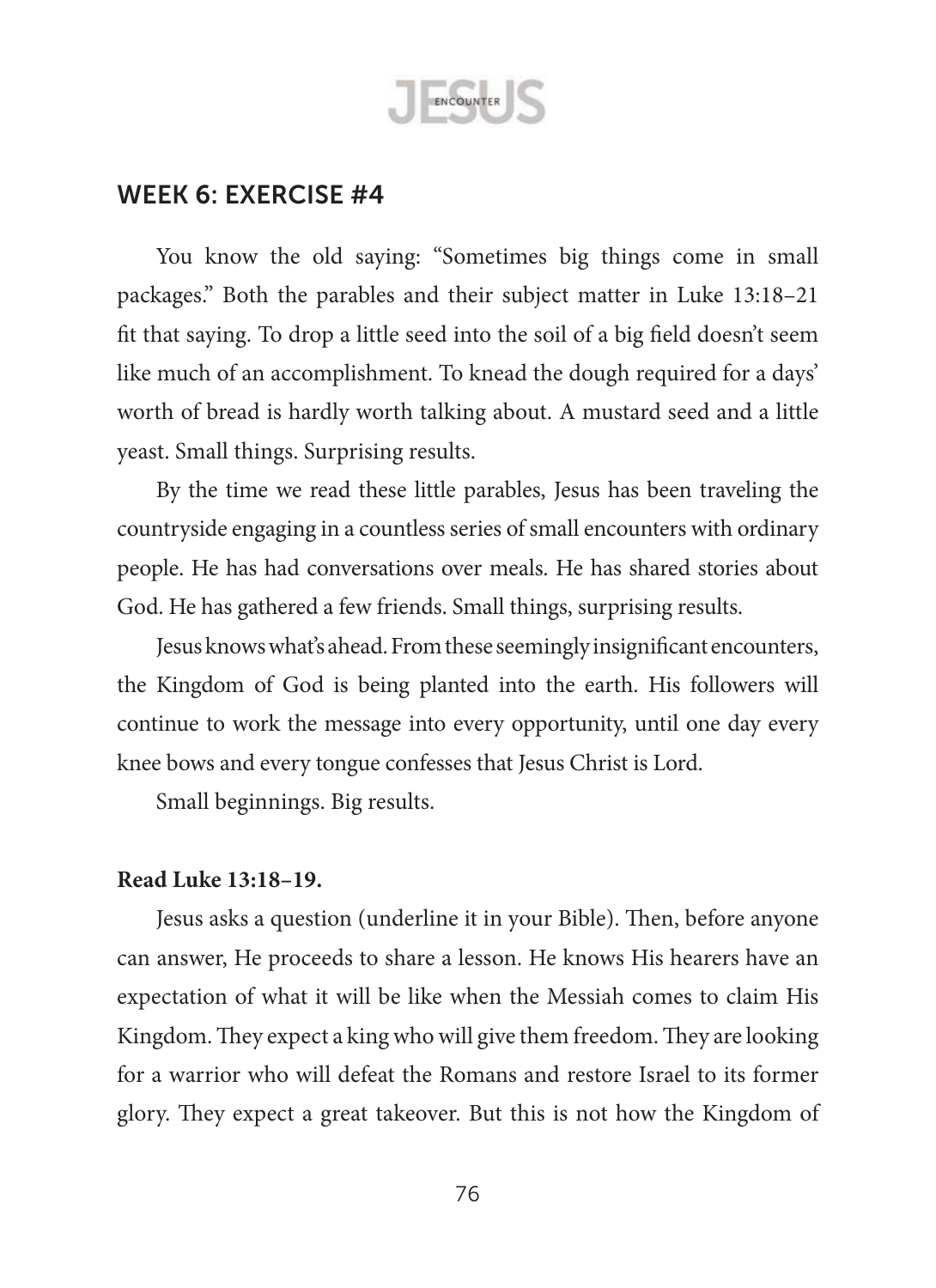

God is designed to work, so before anyone can utter a word, Jesus answers His own question.

This is how something small can have a great impact. It is planted quietly, like a seed. It is worked into the culture slowly, like a woman kneading bread. The mark of a Kingdom thing is not speed or great size. The mark of a Kingdom thing is that it grows.

Given that definition, where do you see the Kingdom at work in the garden of your life? Where do you see progress in your spiritual life, in your relationships, in your service to others? How is your life bearing fruit, however slowly, for the Kingdom of God?

### **Read Luke 13:20–21.**

Again Jesus asks a question (underline this one too).

Whenever something is repeated in Scripture, it is worth noticing. Repetition is a way of emphasizing something important. Clearly, Jesus wants us to understand the Kingdom of God. When Jesus preached and taught, that was most often His subject. When He sent His followers out into surrounding villages, He charged them to drive out demons, cure disease, proclaim the Kingdom of God, and heal the sick (Luke 9:1).

Jesus wants us to understand the nature of God's Kingdom. But not only *understand* it. He wants the Kingdom of God to *invade* us, like a plant taking over a garden or yeast working through dough. Jesus wants the Kingdom of God to come to bear on our lives, to change us, to make our small lives significant!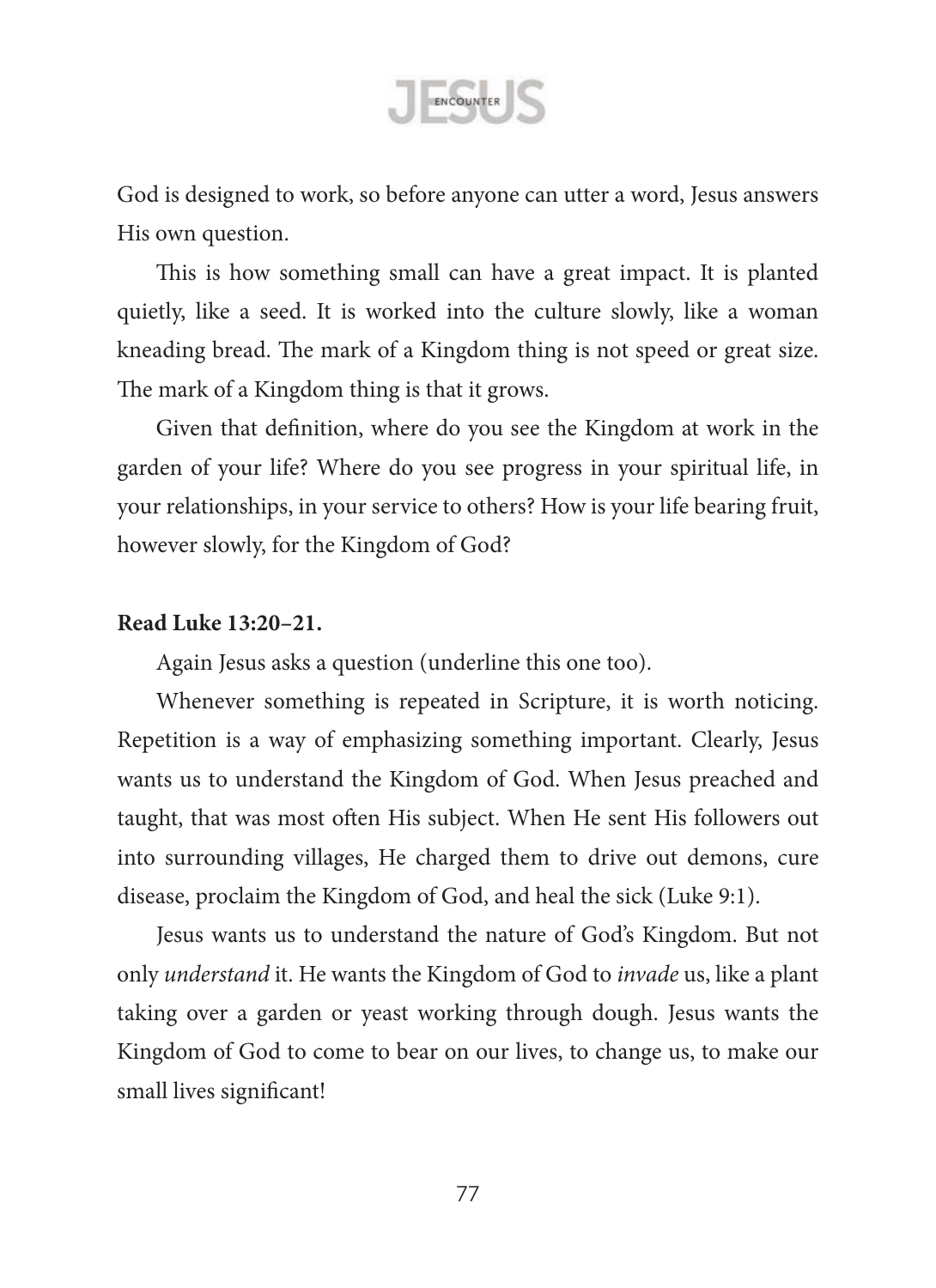ENCOUNTER

Compare your life ten years ago with your life now. Whether or not you were a follower of Jesus ten years ago, your life has surely changed. Make some notes in your journal. How has knowing Jesus changed your life? Has it made a difference in the choices you make, the company you keep, the habits you've formed? As more and more of Jesus has gained access to more and more of you, what impact has the Kingdom of God made on the living of your life?

## **Encounter**

A testimony is presentation of evidence in support of the truth. In Christian terms, a testimony is an opportunity to point to the truth of Jesus.

In the two parables we've just studied, Jesus has taught us that a lot can be said in just a few words. Our testimonies don't always have to be life stories. Sometimes they can be as simple as sharing how the presence of Jesus changed a situation, or changed our perspective. It can be as simple as saying, "Here's where I was in this situation. Here's what happened when Jesus showed up. Here's how it turned out." Learning to interpret life through the lens of encounters with Jesus can completely change our perspective and it can encourage others around us.

Take time now to jot down a few events in your journal that were impacted by the presence of Jesus. Maybe it was a time when . . .

- you witnessed the love of God in action and were amazed.
- you were obedient to an inner nudge to reach out to someone and it paid off.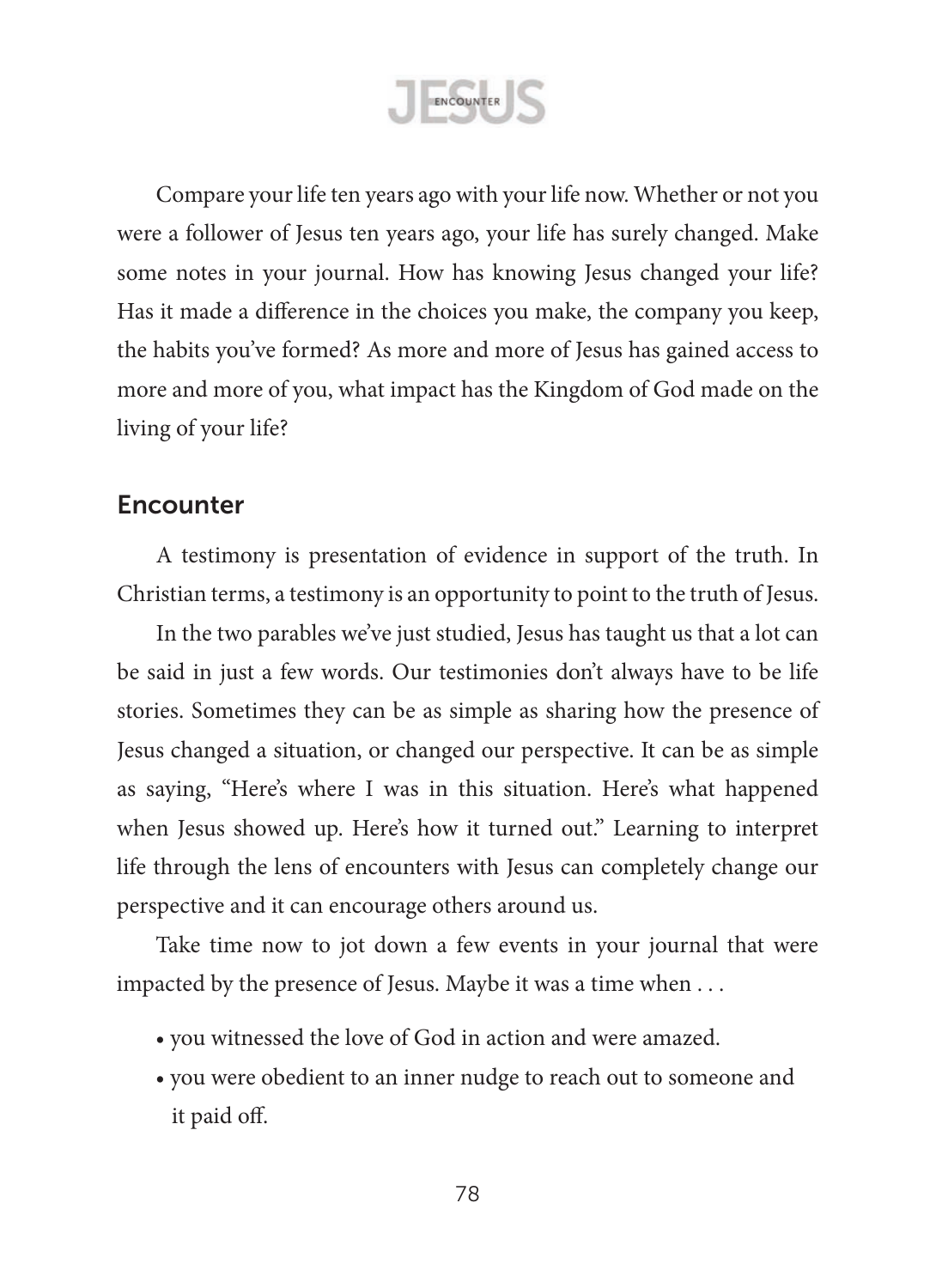

- you were feeling spiritually dry, then encountered God's presence in a fresh way.
- you were encouraged by someone's comment when you were growing in your faith.
- someone showed up at just the right time with just the right words.

Journal one or more of these experiences, using the pattern mentioned above ("Here's where I was in this situation. Here's what happened when Jesus showed up. Here's how it turned out.").

Now pray for an opportunity to share the Kingdom of God and "plant" one of these seeds into someone's life as a way of encouraging them.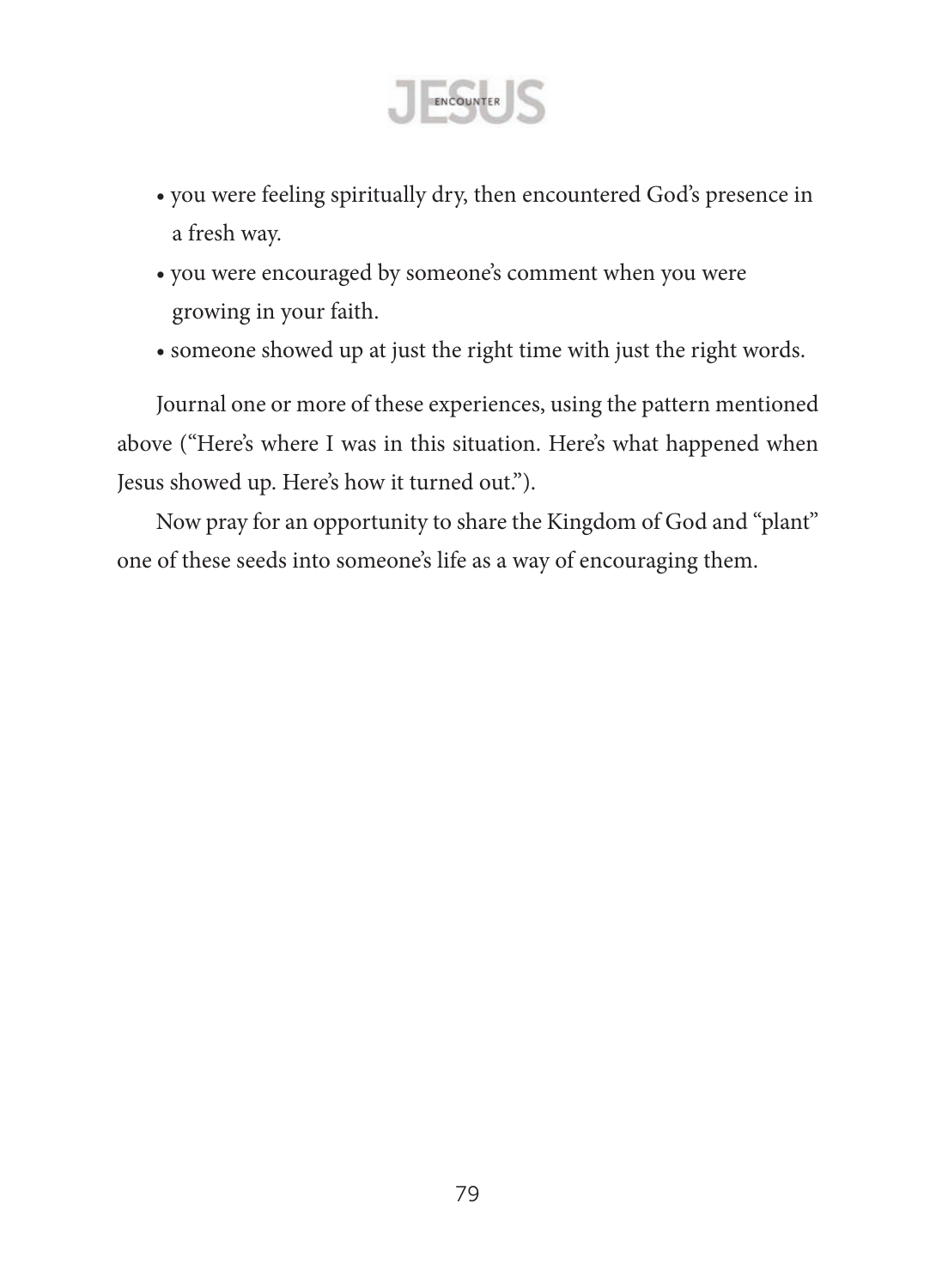

*How many church people does it take to change a lightbulb? Change?! What do you mean change? My grandmother gave that lightbulb!*

For average church people, change can be a four-letter word. We like the thought of going somewhere spiritually but not if it requires us to get outside our comfort zones. And yet, the call of Christ is to come and die, to change, to be transformed. And transformational growth usually happens not in times of comfort and ease but when trials and temptations are the greatest.

### **Read Exodus 14.**

As you read through this part of the story of the Israelites' deliverance from Egypt, ask the basic questions: Who? What? When? Where? Why?

Who are the main players in the story? What were they doing? What was their role in the story? Where were they? Why were they there?

The Israelites were a fickle people. They loved God, but often found themselves battling their own selfish desires and fears. When they found themselves at the edge of the Red Sea with an army at their back, they complained like crazy.

*They said to Moses, "Was it because there were no graves in Egypt that you brought us to the desert to die? What have you done to us by bringing us out of Egypt? Didn't we say to you in Egypt, 'Leave us alone; let us serve the*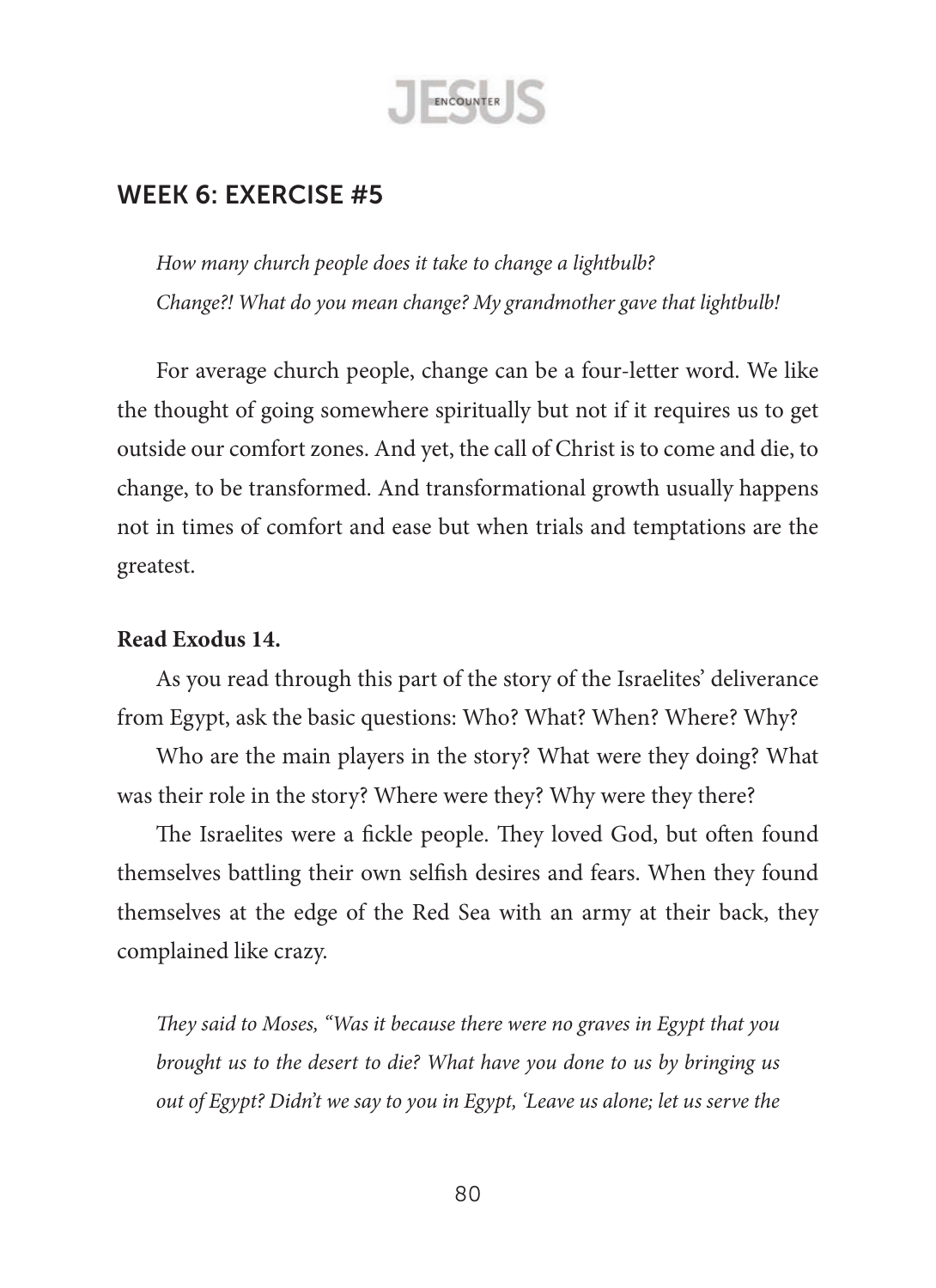

*Egyptians'? It would have been better for us to serve the Egyptians than to die in the desert!"* 

*—Exodus 14:11–12*

Over and over, they allowed doubt, fear, and pure selfishness to drive their responses to the challenges of life in the desert. And it was their poor responses (not God's bad directions!) that left them wandering in the wilderness for forty years.

Write the text of verses 13 and 14 in your journal. Take a few moments to meditate on these verses. What do you learn about God from these verses? What do you learn about the Israelites? What do you learn about God's relationship to the Israelites?

Life happens to all of us. As the Bible says, the rain falls on the just and the unjust alike. We don't get to choose all our circumstances, but we do get to choose how we respond to life. And how we respond probably says more about our relationship to God than most anything else.

What do your responses to life say about your relationship to God these days?

What do your prayers say about your relationship to God?

### **Read Galatians 5:16–26; Philippians 1:3–6; and Luke 1:37.**

Paul teaches us that the fruit of the Spirit is love, joy, peace, patience, kindness, goodness, gentleness, faithfulness, and self-control. The first thing on that list is love. The primary mark of the Holy Spirit is a supernatural ability to love, and in fact to love so much that we are not offended by those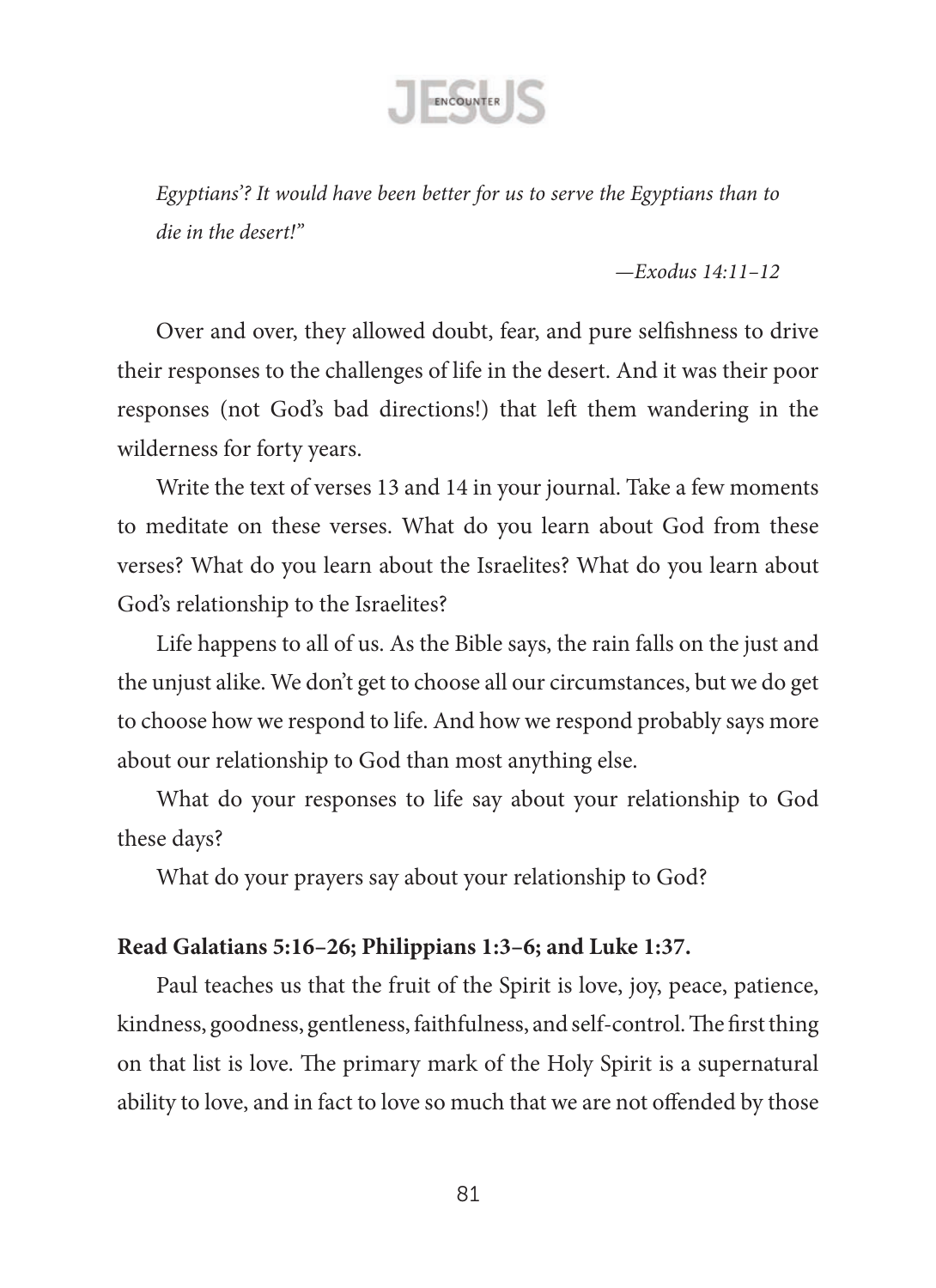

around us but instead are driven to share the love of Christ with them. To be filled with the Holy Spirit is to be so filled with compassion that all we really want is the other person's joy.

For the Spirit-filled Christian, that's what it means to be fruitful. The real power of the Holy Spirit is love that works itself out in practical acts of witness and compassion.

Where in your life is the fruit of the Holy Spirit evident?

God's desire is to invade our lives, to transform us from the inside out. The goal is that we look less like the person we have been and more like the Christ we follow. It begins with a choice, and it results in the kind of fruit that gives witness to the Kingdom among us.

# Encounter

*But the fruit of the Spirit is love, joy, peace, patience, kindness, goodness, faithfulness, gentleness and self-control. Against such things there is no law. —Galatians 5:22–23*

In your journal, make a vertical list of the fruits listed above, with space between each word. This list is the foundation of this time of prayer and meditation. Focusing on one word at a time, ask Jesus to show you how you are displaying this character trait of a follower in your everyday life. "Lord, where is evidence of Your love shining through me?" As the Lord reveals situations to you, make notes beside the word.